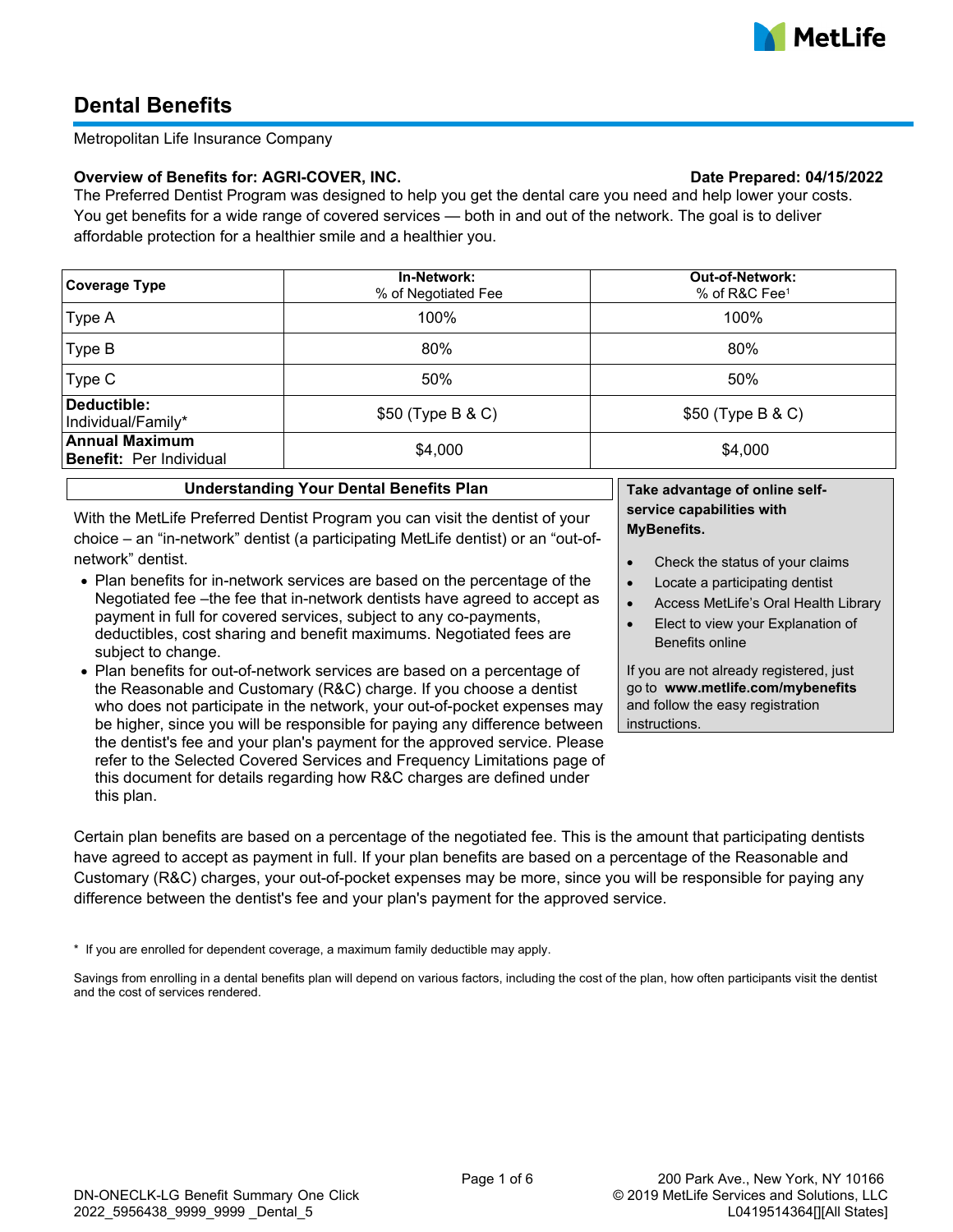# **Selected Covered Services and Frequency Limitations\***

| <b>Type A</b> |                                       |                                                                          |  |  |
|---------------|---------------------------------------|--------------------------------------------------------------------------|--|--|
|               | <b>Oral Examinations</b>              | 1 in 6 months.                                                           |  |  |
| $\bullet$     | Cleanings                             | 1 in 6 months.                                                           |  |  |
| $\bullet$     | Fluoride                              | Children to age 14 / 2 in 1 year.                                        |  |  |
| $\bullet$     | <b>Bitewing X-rays</b>                | Adult - 1 in 1 year / Children - 1 in 1 year.                            |  |  |
| $\bullet$     | Full Mouth X-rays                     | 1 in 5 years.                                                            |  |  |
| $\bullet$     | <b>Emergency Palliative Treatment</b> |                                                                          |  |  |
| <b>Type B</b> |                                       |                                                                          |  |  |
|               | <b>Periodontal Maintenance</b>        | 4 in 1 year less the number of teeth cleanings.                          |  |  |
| $\bullet$     | <b>Space Maintainers</b>              | For dependent children to age 19. Limited to 1 per lifetime per<br>area. |  |  |
| $\bullet$     | Periodontal Root Planing & Scaling    | 1 per quadrant in any 36 months period.                                  |  |  |
| $\bullet$     | <b>Periodontal Surgery</b>            | 1 in 60 months.                                                          |  |  |
| $\bullet$     | Sealants (1st & 2nd permanent molars) | 1 per tooth in 60 months of a dependent child up to 16th<br>birthday.    |  |  |
| $\bullet$     | Amalgam & Composite Fillings          | 1 per surface in 24 months.                                              |  |  |
| $\bullet$     | <b>Simple Extractions</b>             |                                                                          |  |  |
| $\bullet$     | <b>Root Canal</b>                     | One per tooth per Lifetime.                                              |  |  |
|               | <b>Surgical Extractions</b>           |                                                                          |  |  |
| <b>Type C</b> |                                       |                                                                          |  |  |
|               | Crowns                                | 1 in 10 years.                                                           |  |  |
| $\bullet$     | Dentures                              | 1 in 10 years.                                                           |  |  |
| $\bullet$     | <b>Bridges</b>                        | 1 in 10 years.                                                           |  |  |
| $\bullet$     | Repairs (Crowns)                      | 1 in 24 months.                                                          |  |  |
|               | Implants                              | 1 in 10 years.                                                           |  |  |

The service categories and plan limitations shown in this document represent an overview of your plan benefits, but are not a complete description of the plan. Before making any purchase or enrollment decision you should review the certificate of insurance which is available through MetLife or your employer. In the event of a conflict between this overview and your certificate of insurance, your certificate of insurance governs. Like most group dental insurance policies, MetLife group policies contain certain exclusions, limitations and waiting periods and terms for keeping them in force. The certificate of insurance sets forth all plan terms and provisions, including all exclusions and limitations.

**\*Alternate Benefits:** Your dental plan provides that if there are two or more professionally acceptable dental treatment alternatives for a dental condition, your plan bases reimbursement, and the associated procedure charge, on the least costly treatment alternative. If you and your dentist have agreed on a treatment that is more costly than the treatment upon which the plan benefit is based, you will be responsible for any additional payment responsibility. To avoid any misunderstandings, we suggest you discuss treatment options with your dentist before services are rendered, and obtain a pretreatment estimate of benefits prior to receiving certain high cost services such as crowns, bridges or dentures. You and your dentist will each receive an Explanation of Benefits (EOB) outlining the services provided, your plan's reimbursement for those services, and your out-of-pocket expense. Actual payments may vary from the pretreatment estimate depending upon annual maximums, plan frequency limits, deductibles and other limits applicable at time of payment.

1. The Reasonable and Customary charge is based on the lowest of the: "Actual Charge" (the dentist's actual charge); or "Customary Charge" (the 90th percentile charge of most dentists in the same geographic area for the same or similar services as determined by MetLife).

The service categories and plan limitations shown above represent an overview of your plan benefits. This document presents the majority of services within each category, but is not a complete description of the plan.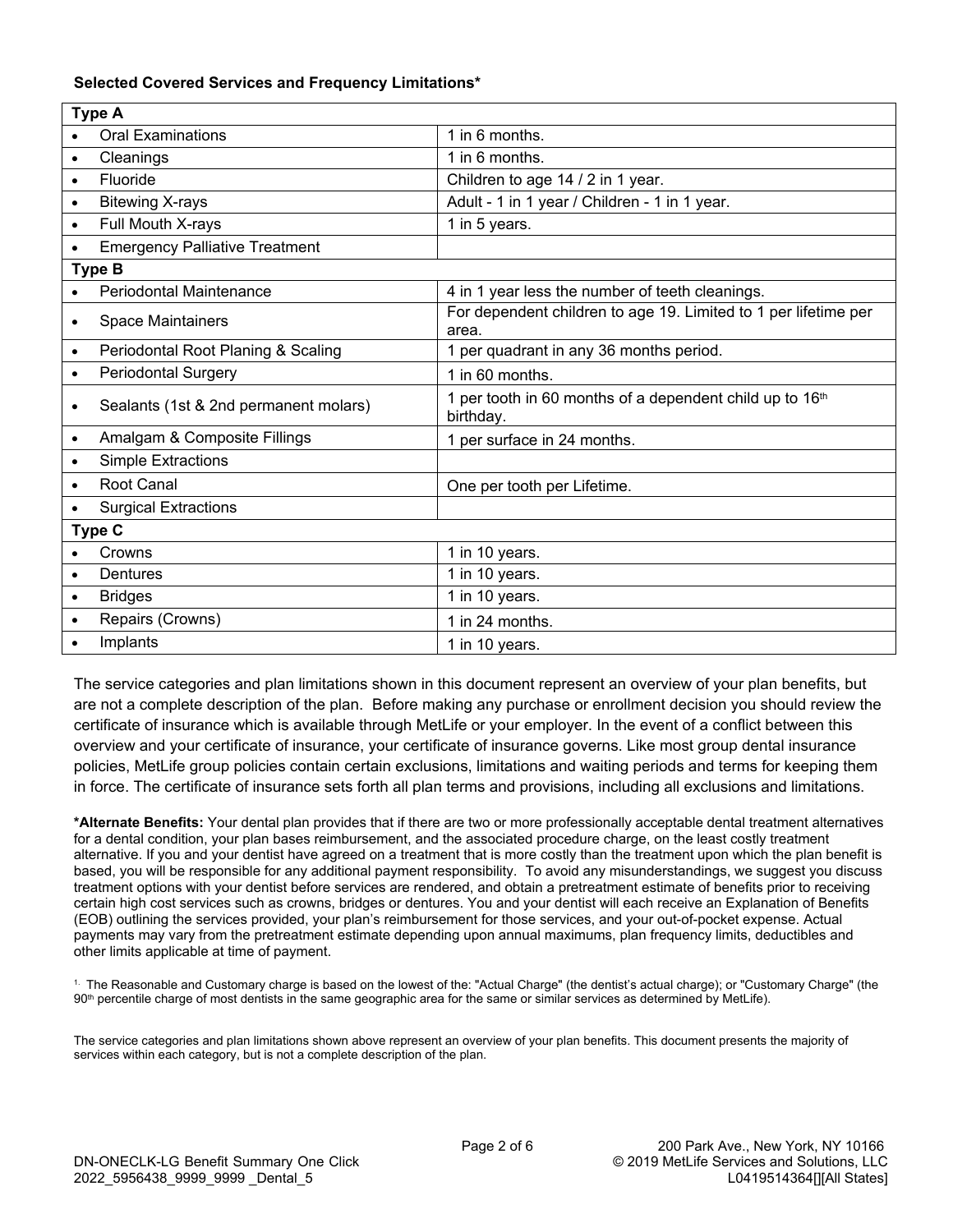# **Exclusions**

# **We will not pay Dental Insurance benefits for charges incurred for:**

- 1. Services which are not Dentally Necessary, those which do not meet generally accepted standards of care for treating the particular dental condition, or which We deem experimental in nature.
- 2. Services for which You would not be required to pay in the absence of Dental Insurance.
- 3. Services or supplies received by You or Your Dependent before the Dental Insurance starts for that person.
- 4. Services which are primarily cosmetic (For residents of Texas, see notice page section in your certificate).
- 5. Services which are neither performed nor prescribed by a Dentist except for those services of a licensed dental hygienist which are supervised and billed by a Dentist and which are for:
	- · scaling and polishing of teeth; or
	- fluoride treatments.
- 6. Services or appliances which restore or alter occlusion or vertical dimension.
- 7. Restoration of tooth structure damaged by attrition, abrasion or erosion.
- 8. Restorations or appliances used for the purpose of periodontal splinting.
- 9. Counseling or instruction about oral hygiene, plaque control, nutrition and tobacco.
- 10. Personal supplies or devices including, but not limited to: water piks, toothbrushes, or dental floss.
- 11. Decoration, personalization or inscription of any tooth, device, appliance, crown or other dental work.
- 12. Missed appointments.
- 13. Services:
	- · covered under any workers' compensation or occupational disease law;
	- · covered under any employer liability law;
	- for which the employer of the person receiving such services is not required to pay; or
	- received at a facility maintained by the Employer, labor union, mutual benefit association, or VA hospital.
- 14. Services covered under other coverage provided by the Employer.
- 15. Temporary or provisional restorations.
- 16. Temporary or provisional appliances.
- 17. Prescription drugs.
- 18. Services for which the submitted documentation indicates a poor prognosis.
- 19. The following when charged by the Dentist on a separate basis:
	- · claim form completion;
	- infection control such as gloves, masks, and sterilization of supplies; or
	- · local anesthesia, non-intravenous conscious sedation or analgesia such as nitrous oxide.
- 20. Dental services arising out of accidental injury to the teeth and supporting structures, except for injuries to the teeth due to chewing or biting of food.
- 21. Caries susceptibility tests.
- 22. Initial installation of a fixed and permanent Denture to replace one or more natural teeth which were missing before such person was insured for Dental Insurance, except for congenitally missing natural teeth.
- 23. Other fixed Denture prosthetic services not described elsewhere in this certificate.
- 24. Precision attachments.
- 25. Adjustment of a Denture
- 26 Diagnosis and treatment of temporomandibular joint (TMJ) disorders. This exclusion does not apply to residents of Minnesota.<sup>1</sup>
- 27 Orthodontic services or appliances.<sup>1</sup>
- 28. Repair or replacement of an orthodontic device.<sup>1</sup>
- 29. Duplicate prosthetic devices or appliances.
- 30. Replacement of a lost or stolen appliance, Cast Restoration, or Denture.
- 31. Intra and extraoral photographic images.

1Some of these exclusions may not apply. Please see your plan design and certificate for details.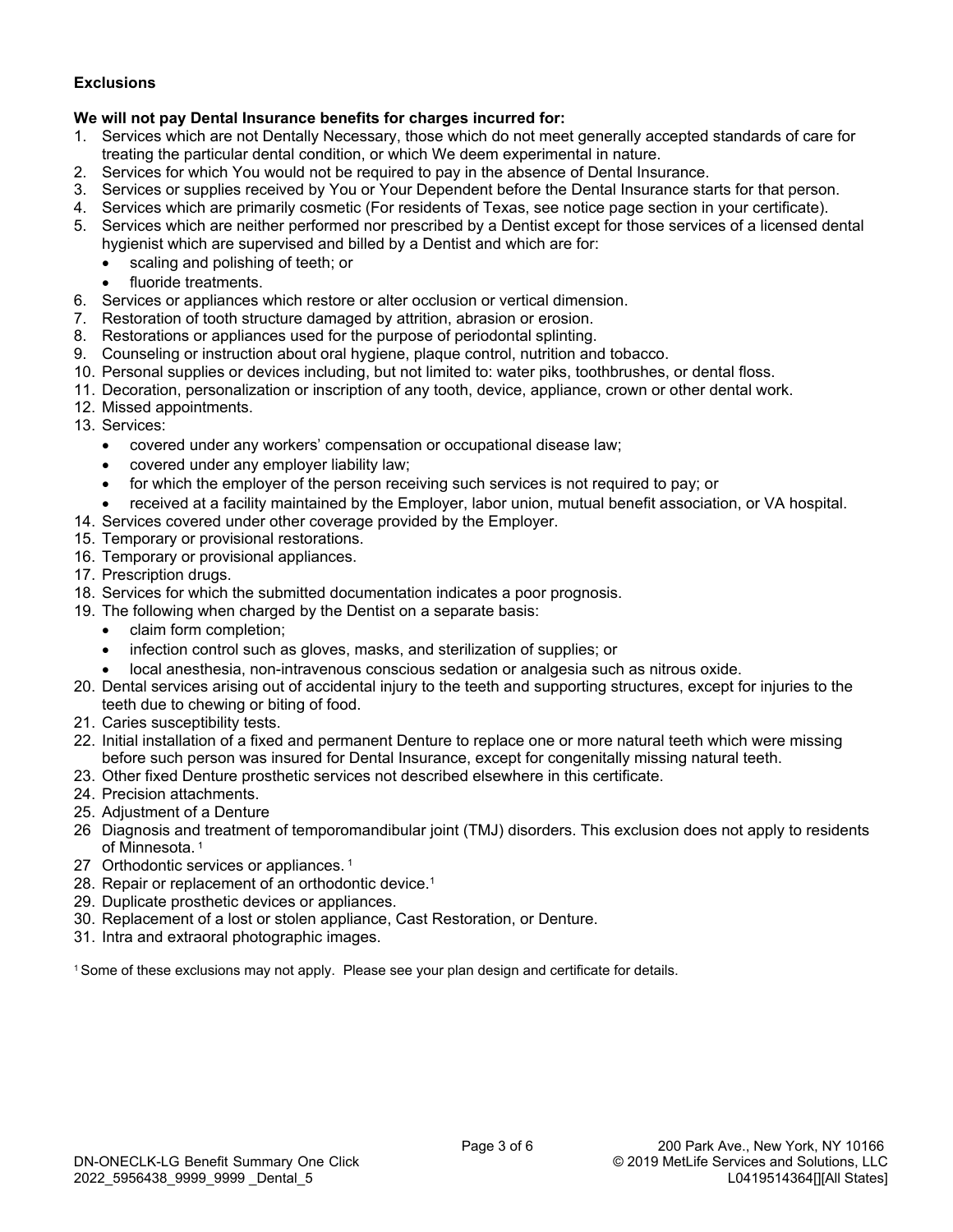# **COMMON QUESTIONS… IMPORTANT ANSWERS**

### **Who is a participating dentist?**

A participating dentist is a general dentist or specialist who has agreed to accept MetLife's negotiated fees as payment in full for services provided to plan participants. Based on internal analysis by MetLife, negotiated fees typically range from 15-45% below the average fees charged for the same services by dentists in the same geographic area.

\*Negotiated Fees refers to the fees that in-network dentists have agreed to accept as payment in full for covered services, subject to any copayments, deductibles, cost sharing and benefits maximums. Negotiated fees are subject to change.

### **How do I find a participating dentist?**

You can access a list of participating dentists with directions and mapping capabilities online at www.metlife.com/dental or call 1-800-ASK-4-MET (800-275-4638) to have a list faxed or mailed to you based upon the requested ZIP code. **Please Note:** Be sure to verify provider participation when you make your appointment.

# **May I choose a non-participating dentist?**

Yes. You are always free to select the dentist of your choice. However, if you choose a dentist who does not participate in the MetLife program, your out-of-pocket expenses may be greater, since you will be responsible to pay for any difference between the dentist's fee and your plan's payment for the approved service. If you receive services from a participating dentist, you are only responsible for the difference between the in-network fee for the service provided and your plan's payment for the approved service. Please note: any plan deductibles must be met before benefits are paid.

# **Can my dentist apply for participation in network?**

Yes. If your current dentist does not participate in the MetLife network and you would like to encourage him or her to apply, tell your dentist to visit www.metdental.com, or call 1-877-MET-DDS9 for an application. The website and phone number are designed for use by dental professionals only.

#### **How are claims processed?**

Dentists may submit your claims for you, which means you have little or no paperwork. You can track your claims online and even receive e-mail alerts when a claim has been processed. If you need a claim form, you can find one online at www.metlife.com/dental or request one by calling 1-800-ASK-4-MET (800-275-4638).

#### **Can I find out what my out-of-pocket expenses will be before receiving a service?**

Yes. With pre-treatment estimates, you never have to wonder what your out-of-pocket expense will be. MetLife recommends that you request a pre-treatment estimate for services in excess of \$300 (This often applies to services such as crowns, bridges, inlays, and periodontics). To receive a benefit estimate, simply have your dentist submit a request for a pre-treatment estimate online at www.metdental.com or call 1-877-MET-DDS9 (638-3379). You and your dentist will receive a benefit estimate online or by fax for most procedures while you are still in the office so you can discuss treatment and payment options and have the procedure scheduled on the spot. Actual payments may vary depending upon plan maximums, deductibles, frequency limits and other conditions at time of payment.

#### **Do I need an ID card?**

No, you do not need to present an ID card to confirm that you are eligible. You should notify your dentist that you participate in MetLife's PDP. Your dentist can easily verify information about your coverage through a toll-free automated Computer Voice Response system.

#### **Do my dependents have to visit the same dentist that I select?**

No, you and your dependents each have the freedom to choose any dentist.

**If I do not enroll during my initial enrollment period can I still purchase Dental Insurance at a later date?** Yes, eligible employees who do not elect coverage during their 31-day application period may still elect coverage later. Dental coverage elected after the 31-day application period is subject to the following waiting periods:\*

- No waiting period for Preventive Services
- 6 months on Basic Restorative (Fillings)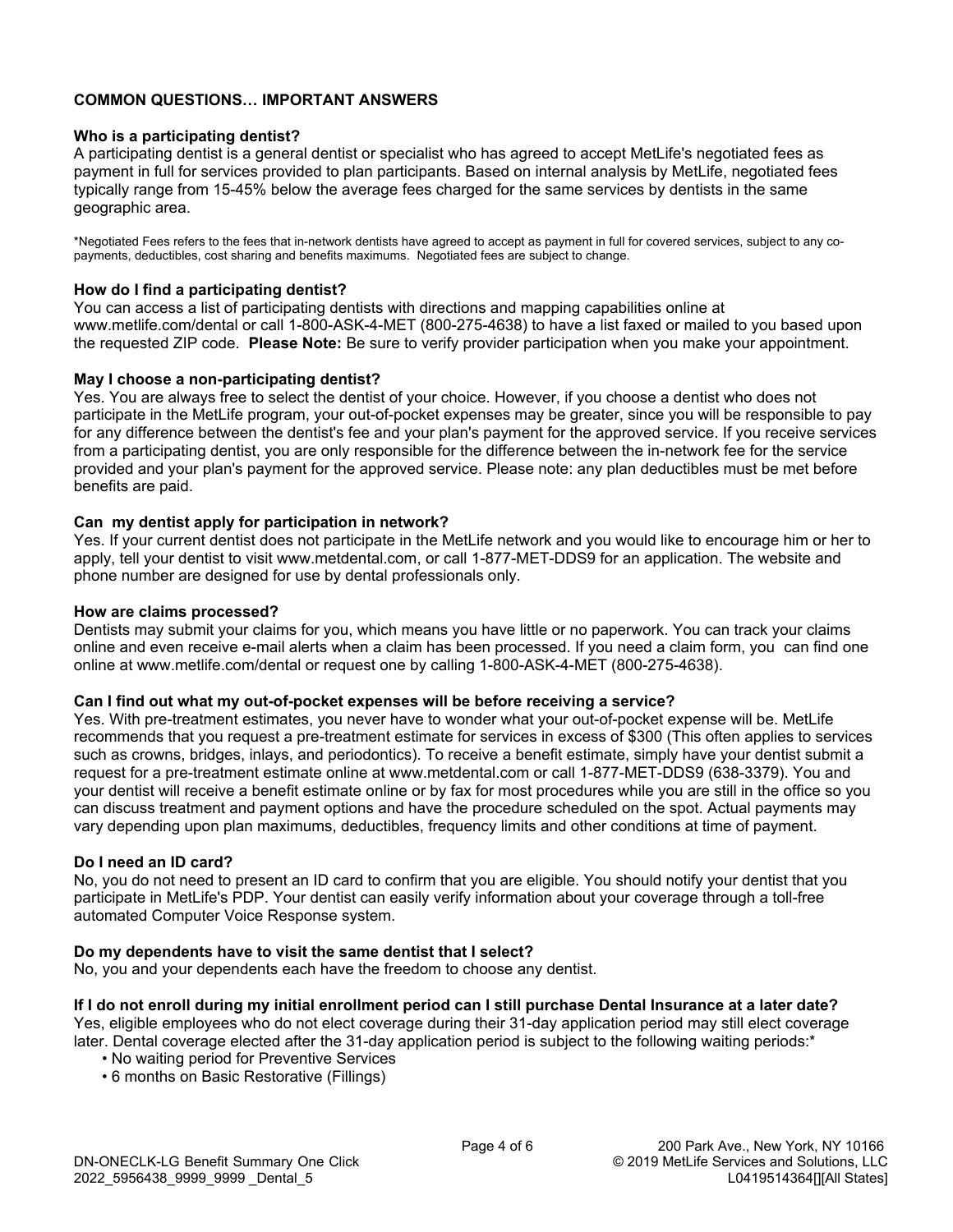- 12 months on all other Basic Services
- 24 months on Major Services
- 24 months on Orthodontia Services (if applicable)

\*If the policy holder participates in a section 125 plan <u>and</u> has an annual open enrollment period, the dental coverage will not be subject to any waiting periods. Please consult your Benefits<br>Administrator or your certif

# **Am I eligible for all benefits the first day of coverage?**

Your plan may include benefit waiting periods. Please refer to the certificate of insurance or your Benefits Administrator for details about the services that are subject to the waiting periods and the length of time they apply.

#### **How can I learn about what dentists in my area charge for different procedures?**

If you have MyBenefits you can access the Dental Procedure Tool. You can use the tool to look up average in- and out-of-network fees for dental services in your area. \* You'll find fees for services such as exams, cleanings, fillings, crowns, and more. Just log in at [www.metlife.com/mybenefits](http://www.metlife.com/mybenefits).

\* The Dental Procedure Fee Tool application is provided by VerifPoint, an independent vendor. Network fee information is supplied to VerifPoint by MetLife and is not available for providers who participate with MetLife through a third-party. Out-of-network fee information is provided by VerifPoint. This tool does not provide the payment information used by MetLife when processing your claims. Prior to receiving services, pretreatment estimates through your dentist will provide the most accurate fee and payment information

#### **Can MetLife help me find a dentist outside of the U.S. if I am traveling?**

Yes. Through MetLife's International Dental Travel Assistance program<sup>1</sup> you can obtain a referral to a local dentist by calling 1-312-356-5970 (collect) when outside the U.S. to receive immediate care until you can see your dentist. Coverage will be considered under your out-of-network<sup>2</sup> benefits. Please remember to hold on to all receipts to submit a dental claim.

1 International Dental Travel Assistance services are administered by AXA Assistance USA, Inc. Certain benefits provided under the Travel Assistance program are underwritten by Virginia Surety Company, Inc. AXA Assistance and Virginia Surety are not affiliated with MetLife, and the services and benefits they provide are separate and apart from the insurance provided by MetLife. Referral services are not available in all locations.

2 Refer to your dental benefits plan summary your out-of-network dental coverage.